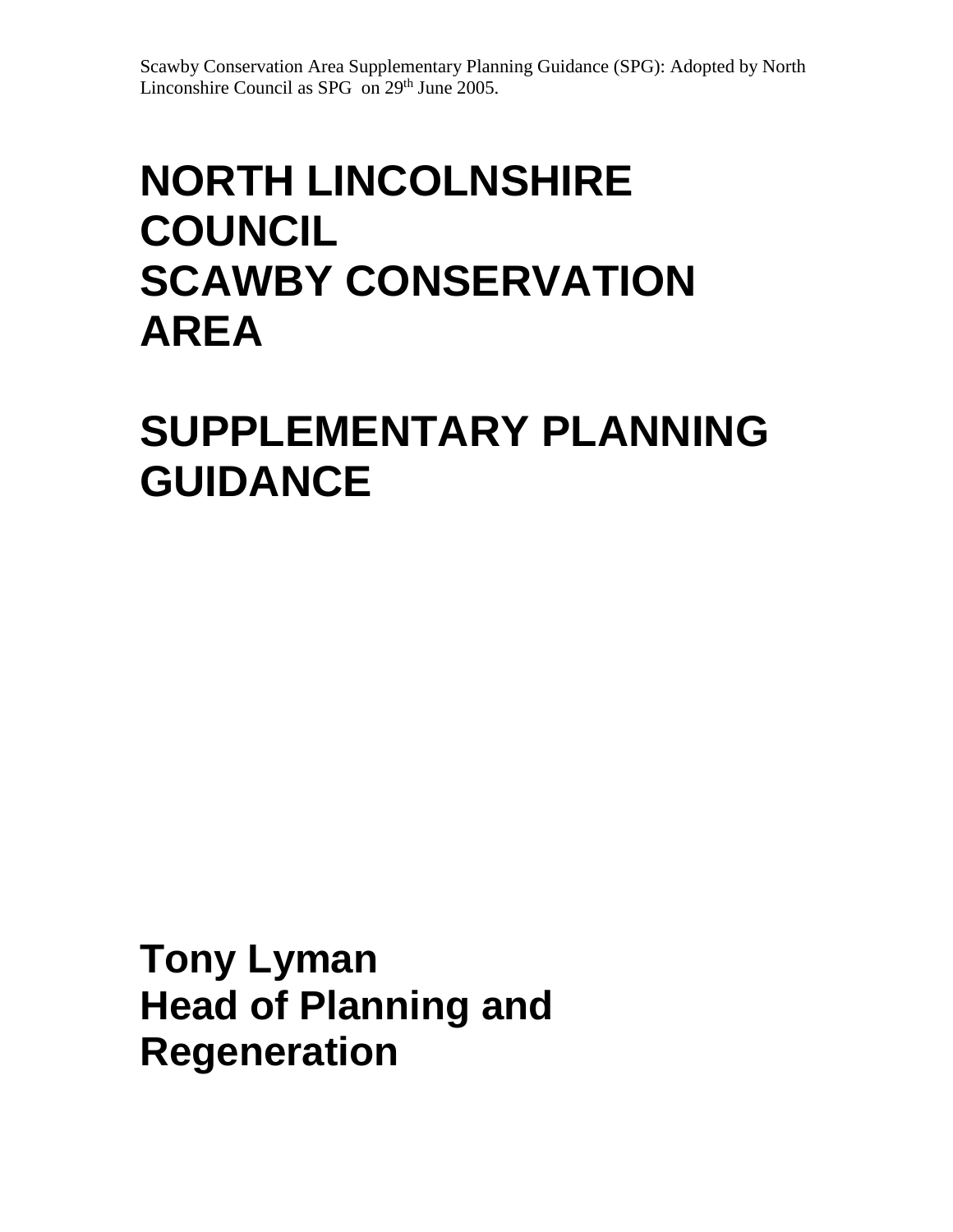2

## **Contents**

## **Section 1: Background Information**

- 1.1 Introduction
- 1.2 North Lincolnshire Local Plan
- 1.3 The development of Scawby
- 1.4 The character of the Scawby Conservation Area

## **Section 2: Policies**

- 2.1 General information
- 2.2 Listed buildings
- 2.3 Buildings of Townscape Merit
- **2.4 Other buildings – Neutral buildings and negative buildings in their present form.**
- 2.5 New development
	- Design
	- Materials
- 2.6 Protection of open space and views
- 2.7 Trees
- 2.8 How residents can help

#### **Useful names and addresses**

#### **Bibliography**

#### **Maps**

Map showing Conservation Area Boundary; Listed Buildings; Buildings of Townscape Merit and other features of importance.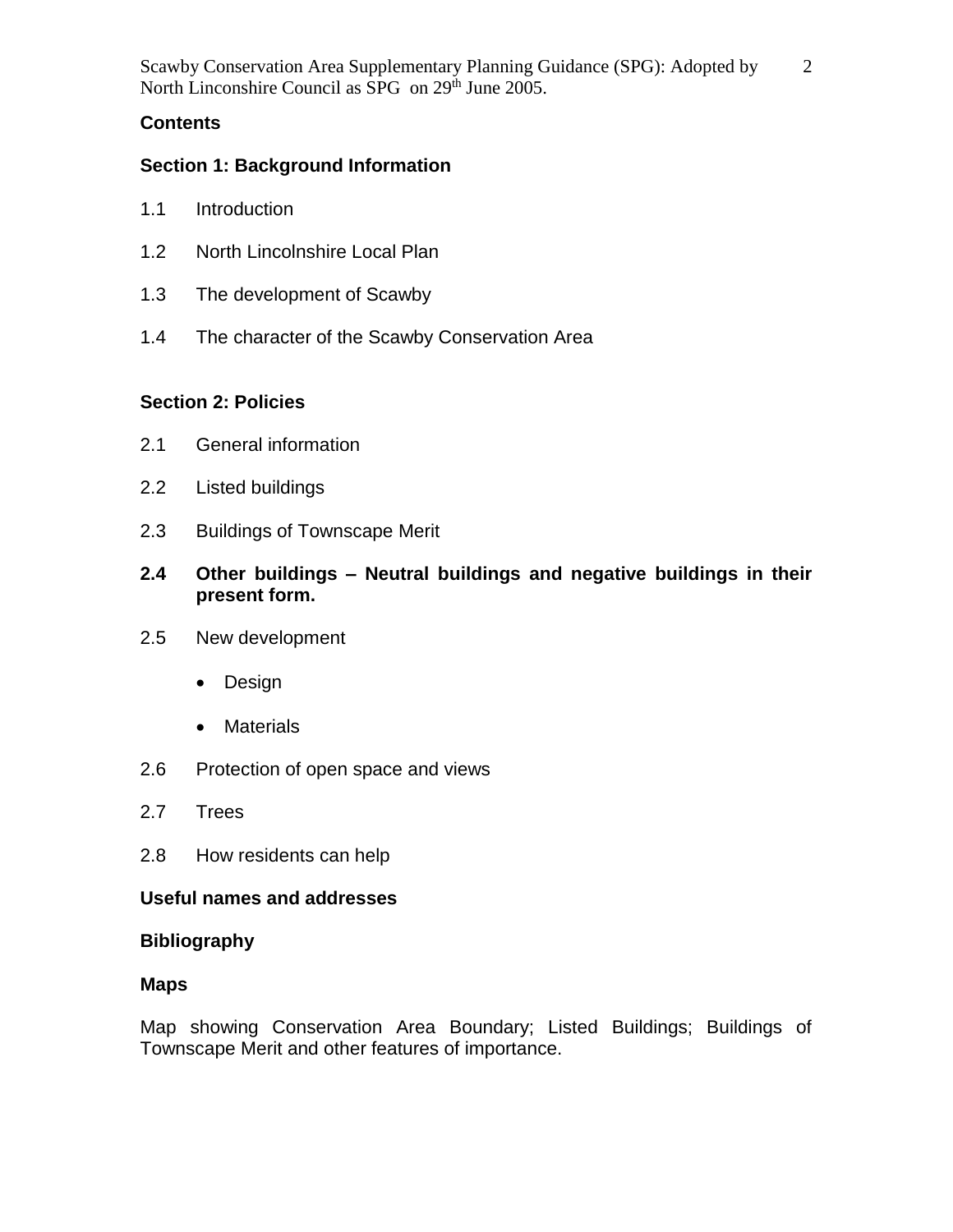3

## **SECTION 1 BACKGROUND INFORMATION**

## **1.1 Introduction**

Scawby is a small rural village that lies within the Nelthorpe family estate that is based in the centre of the village at Scawby Hall. The growth of the village, and the present appearance of the conservation area, is largely determined by the past patronage of the Nelthorpe family and the many buildings that still belong to, or function as, part of the estate.

The historic core of the village is composed of; the Sutton Arms Public House, several small estate cottages, St. Hybald's Church; an old and a new school; the Primitive Methodist Chapel of 1895, and; several groups of farm buildings. Some of these buildings have the village green (positioned slightly away from the main road) as their focus. More linear modern development stretches along the main road. Most of this lies outside the conservation area, although two important listed buildings, the Old Vicarage and Grove House, sit just within the boundary and are surrounded by spacious gardens with trees and mature planting. These gardens and trees, and the others like them within the conservation area, are important constituents to the character of the Scawby Conservation Area.

The former Glanford Borough Council designated Scawby Conservation Area in 1985.

A conservation area is *an area of special architectural or historic interest the character or appearance of which it is desirable to preserve or enhance.* This is set out in the Planning (Listed Building and Conservation Areas) Act 1990 that also requires local authorities to publish proposals for the preservation and enhancement of their conservation areas and to ensure that all development within such areas is assessed very carefully.

*This document builds upon an appraisal of the character of the conservation area, which is published as a sister document, by providing detailed guidance on the management of the area. Both documents have been the subject of a consultation with local residents and other interested parties and have been amended as a result. North Lincolnshire Council has adopted both as Supplementary Planning Guidance to be used to inform and guide its decision making when determining planning and listed building consent applications within, and on the boundaries of, the conservation area.*

## **1.2 North Lincolnshire Local Plan**

The North Lincolnshire Local Plan was adopted in May 2003 and should be consulted in conjunction with this document. Within the Plan are detailed policies, which seek (amongst others) the protection of listed buildings and the preservation and enhancement of conservation areas.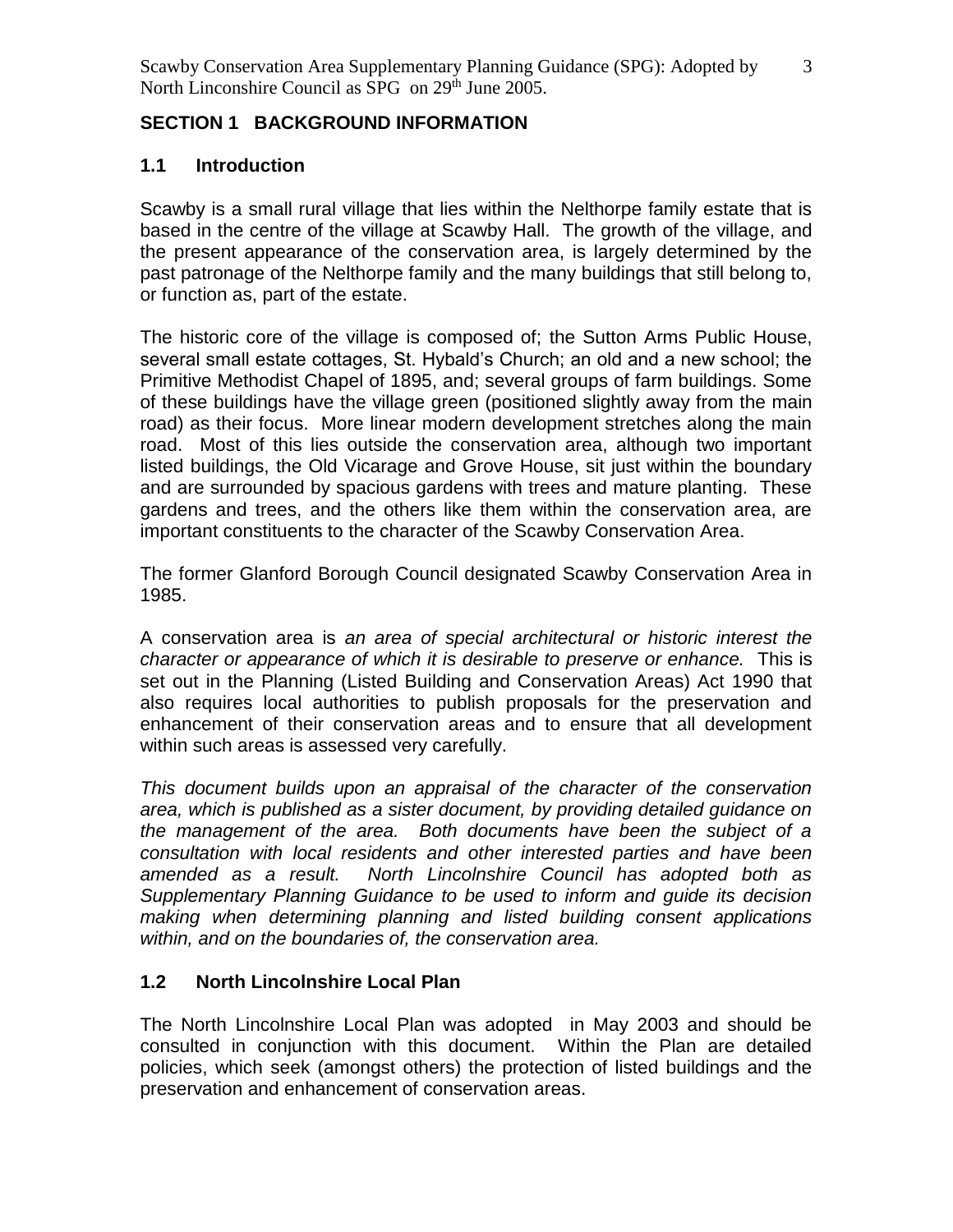Scawby is defined as a minimum growth settlement in the Local Plan where the building of single or very small groups of dwellings only will be permitted in the main body of settlement and a healthy rural economy is promoted through the retention of the existing levels of services. The Local Plan seeks the development of previously used land and vacant buildings to the take up of greenfield sites in the locality.

#### *Briefly, the following policies are relevant:*

Policy HE1 Conservation Areas.

This policy states that the Council will continue to protect areas of special quality and character by designating new conservation areas, and by reviewing existing conservation areas.

Policy HE2 Development in Conservation Areas.

This policy states that all new development within a conservation area, or which might affect the setting of it, should preserve or enhance the character and appearance of the area and its setting. Detailed guidance is also included on how this should be achieved.

Policy HE3 Demolition in Conservation Areas.

This policy provides the criteria by which applications for demolition will be considered.

Policy HE5 Development affecting Listed Buildings.

This policy describes how the Council will seek to secure the preservation, restoration and continued use of listed buildings.

Policy HE6 Demolition of Listed Buildings

This policy outlines how applications for the demolition of listed buildings will be assessed.

Policy LC11 Areas of Amenity Importance

This policy describes how the Council will seek to protect areas of Amenity Importance.

Policy R1 Protecting Playing Fields

This policy gives the framework for the protection of land for use as playing fields.

#### Archaeology.

Further policies consider archaeology and include the requirements for archaeological evaluations for certain sites and buildings. These policies are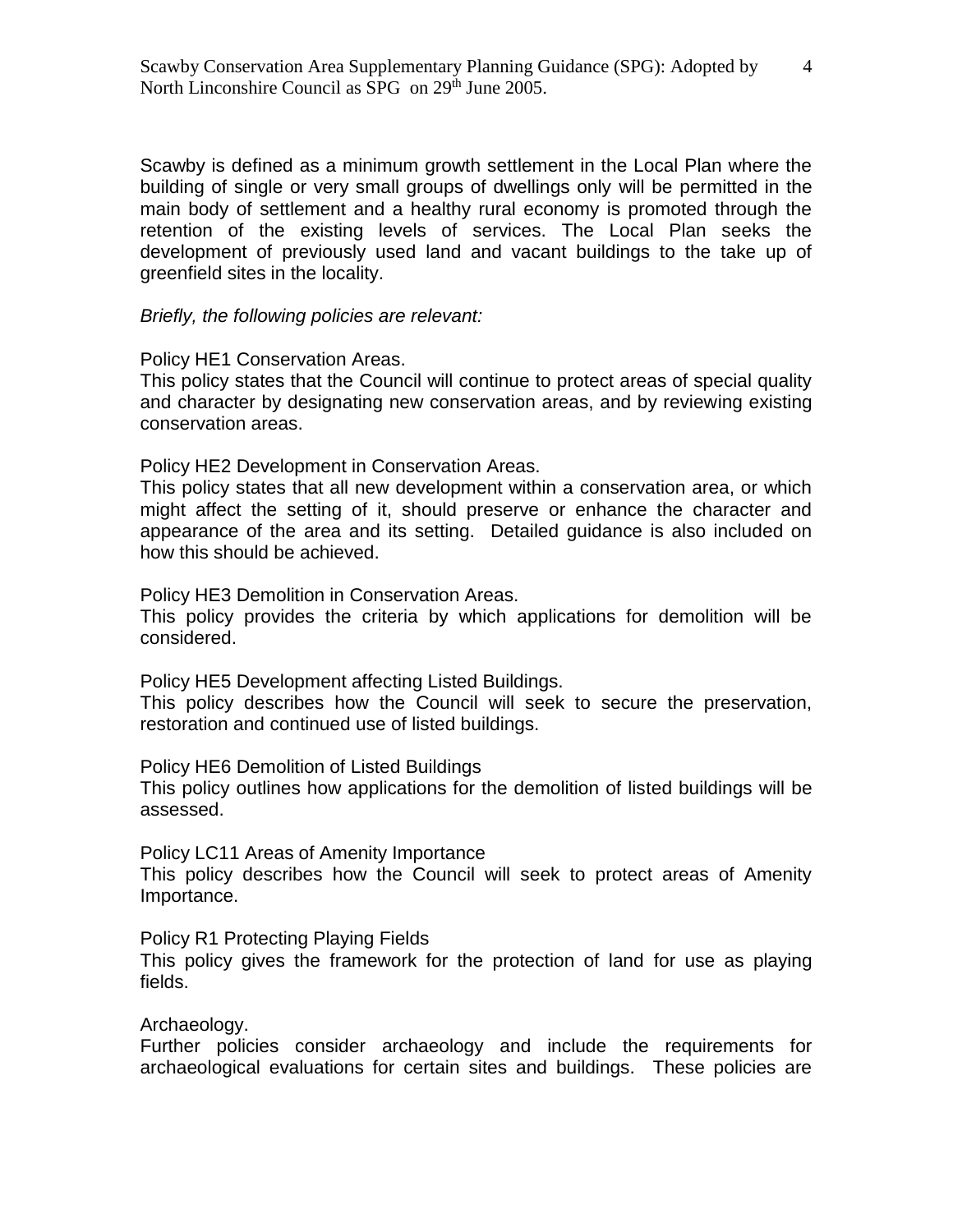consistent with central government advice in PPG16 that stresses the importance of understanding and recording sites and buildings prior to development.

## **1.3 North Lincolnshire Development Framework.**

The Council is progressing with a new development framework that will replace the Local Plan in due course. Conservation area SPG will be retained as part of the framework.

## **1.4 The development of Scawby**

The place name *Scwaby* is Danish and means *Scalli's farmstead*. The name cannot have originated prior to a Danish settlement of AD 877. Scawby was recorded in the Domesday Book of 1086, when it had a population of about 140. Ownership of the land at that time was highly fragmented, and the parish was in the hands of seven lords.

The earliest surviving building in the village is the church of St Hybald. The base of the tower is 13<sup>th</sup> century with a 15<sup>th</sup> century addition; the rest of the church was largely rebuilt in the 1840's and in 1870. The present day core of Scawby evolved under the patronage of the Nelthorpe family who had been major landowners in the village since the late  $16<sup>th</sup>$  and early  $17<sup>th</sup>$  centuries. Richard Nelthorpe commenced the construction of the Scawby Hall in c.1603 and the estate prospered and expanded over the following three centuries. This economic success led to the estate paying for new workers' houses and agricultural buildings throughout the village, as well as new almshouses in the late 17<sup>th</sup> century and a Free School in 1705 (rebuilt in 1854).

The second half of the  $20<sup>th</sup>$  century up to the present day has been a time of rapid change and expansion for Scawby. In the 1960's buildings were demolished in West Street to make way for a road-widening scheme. In the last 40 years large housing estates have been developed to the west and south east of the village, eating into the surrounding farmland.

## **1.4 The character of the Scawby Conservation Area**

Scawby is a rural village located within the flat agricultural plain of the River Ancholme valley. The present historic village core is the result of post-enclosure development under the auspices of the Nelthorpe family. The historic core of the village centred on the village green and almshouses in Church Street and along West Street and Vicarage Lane. The village has a number of listed buildings including St. Hybald's Church, the almshouses, forge, and estate cottages in Church Street, plus the larger houses: Scawby Hall, the Old Vicarage and Grove House. The remainder of the conservation area is composed of a combination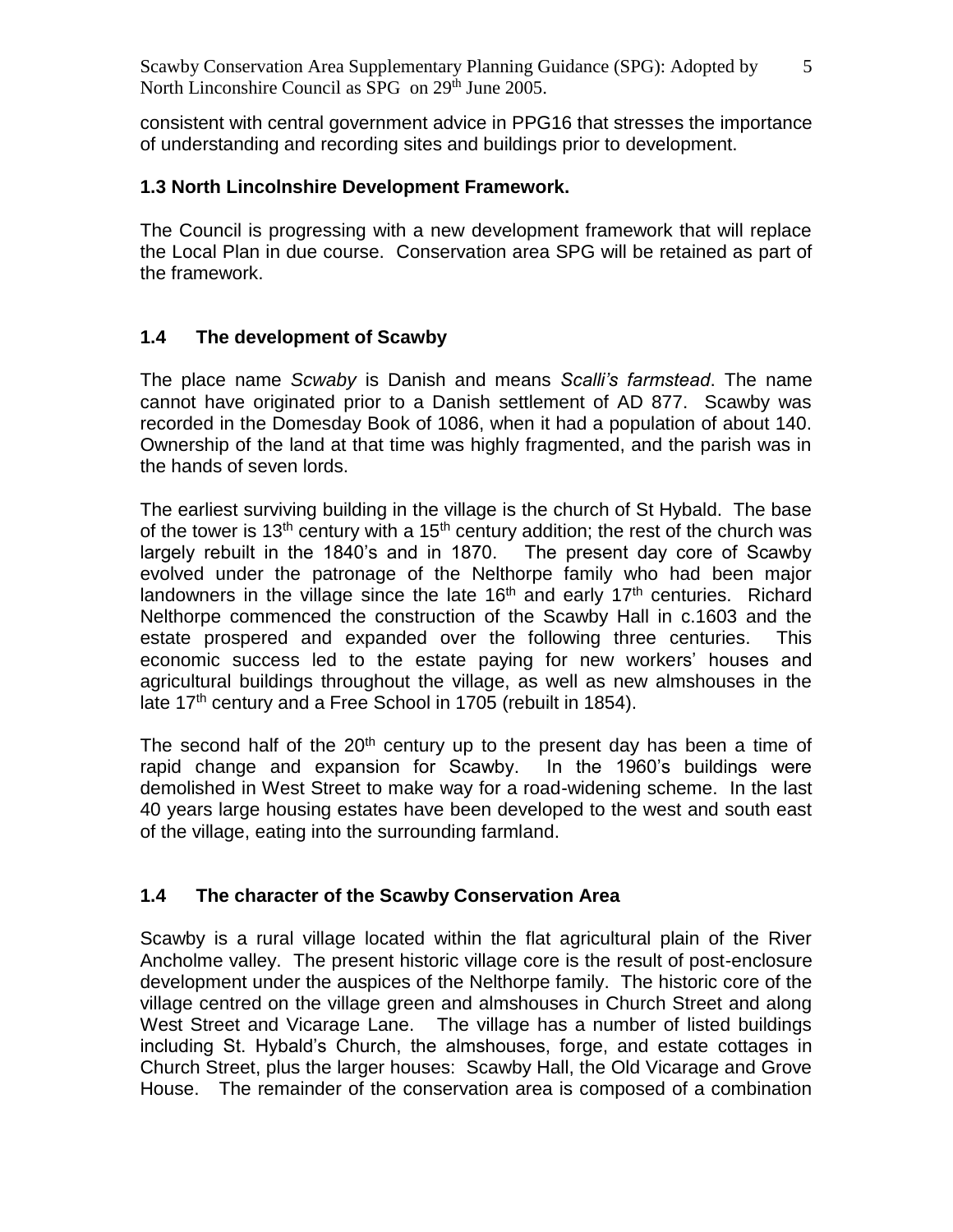of late  $18<sup>th</sup>$  and  $19<sup>th</sup>$  century vernacular stone two storey cottages with later infill development of the second half of the  $20<sup>th</sup>$  century. The buildings are set within generous gardens with small fields and public open spaces in the village core which with the many mature trees and areas of woodland, provide the Scawby Conservation Area with a spacious rural character.

## **SECTION 2 POLICIES**

#### **2.1 General information**

*The following sections contain a number of policies and guidance for preserving or enhancing the Conservation Area. Included is information about controls on*  listed building and about improving buildings that contribute positively to the *character of the conservation area. Further sections deal with the design of new development, and the protection of important views and focal points. Included at the end of this section is a list of various organisations which publish additional guidance, including details of where to obtain Central Government policies and guidance on listed buildings and conservation areas. Further guidance on planning in conservation areas can be obtained from the Council's Planning and Regeneration Service.*

#### **2.2 Listed Buildings**

St. Hybald's Church, Scawby Hall, the Old Vicarage, The Grove, and most of the estate cottages, school and almshouses are included on the Department of Culture, Media and Sport's List of Buildings of Special Architectural or Historic Interest. These buildings are identified on the map.

"Listing" covers both the interior and exterior of a listed building, and all structures within the curtilage which form part of the land and have done so since before 1 July 1948.

 *Listed Building Consent is needed for all alterations and extensions which affect the architectural or historic interest of a listed building*

Alterations to listed buildings which may need consent include relatively minor changes like inserting a new window; removing an internal wall, door or fireplace; adding a chimney or flue; removing panelling or fitted cupboards; and inserting a new bathroom where new drainage is required.

Like-for-like repairs usually do not require Listed Building Consent. Owners of such buildings should be encouraged to use traditional materials for roof repairs including lead for flashings and pantiles, clay tiles (or occasionally slate) for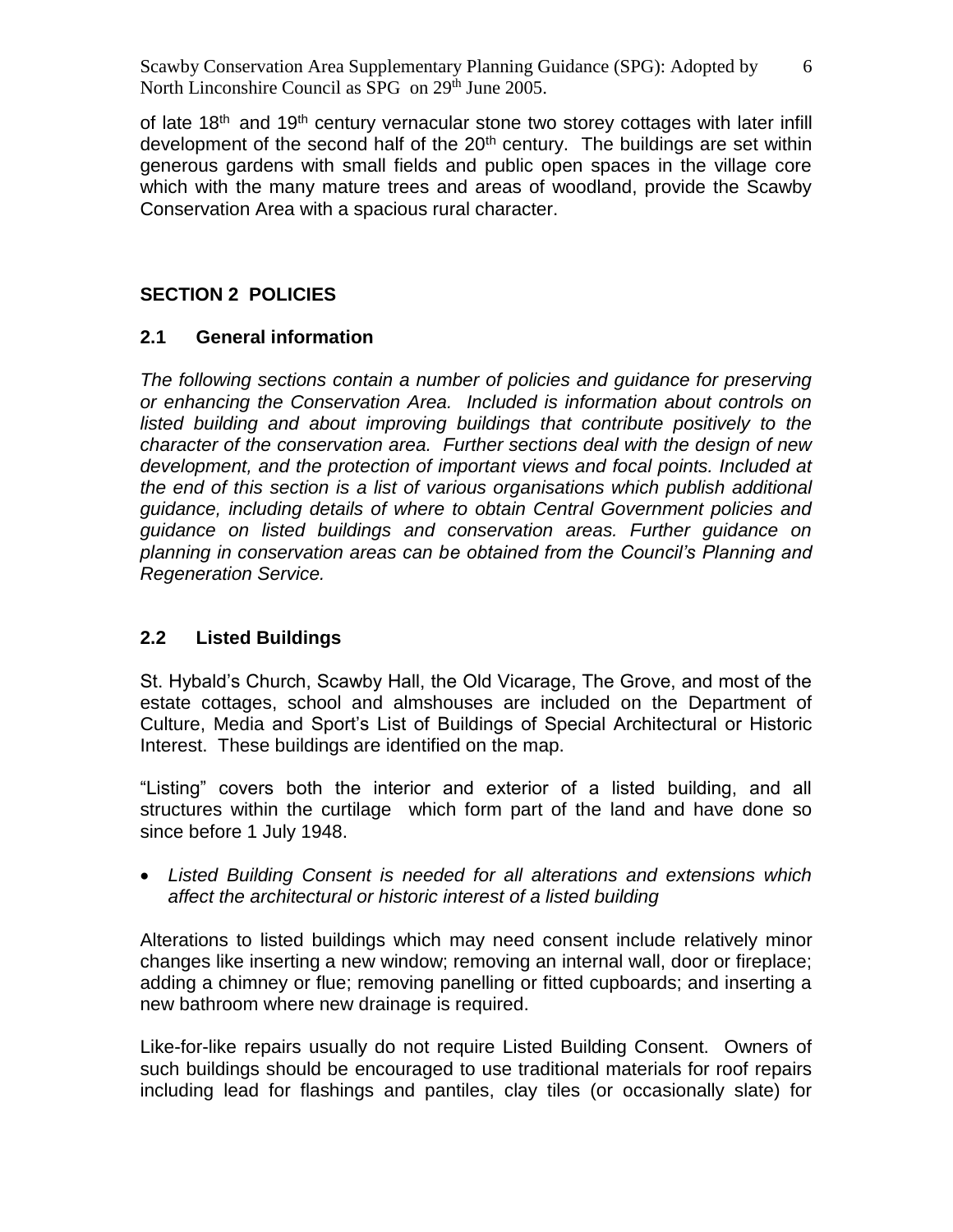roofing repairs. Brick and stonework should be carefully repointed using traditional lime mortars with a brushed flush joint (not weatherstruck or ribbon joints) and cleaning should only be undertaken where its is structurally necessary (such as where build up of dirt or lichen is causing the bricks or stone to break down). Windows should be always repaired in situ rather than replaced wholesale. A good joiner can repair rotting timber windows by piecing in new sections and there are many companies who can upgrade timber windows to provide much improved sound and heat insulation. Doors should also be repaired whenever possible but where replacement is needed, the new door must match the original exactly.

 *Like-for-like repairs usually do not require Listed Building Consent although they must be carried out using traditional materials and detailing.*

The importance of the interior as well as the external appearance must be recognised when dealing with listed buildings. It is important that the original plan form and features are protected. Opening up previously separated rooms creating open floor plan or moving staircases, removing chimneybreasts, fireplaces, original doors and decorative plasterwork are all changes which are unlikely to receive Listed Building Consent.

 *The original plan form and historic interior features of listed buildings should be preserved.*

Similarly, extensions to listed buildings should be carefully designed to reflect the scale and detailing of the original building. Extensions should be to the side or rear (depending on the layout of the building) and should be lower than the original building and secondary in scale. Materials and details should match the original examples within the listed building, including windows and eaves and roof details. Applications for such changes should be accompanied by enough detailed information for the Council to assess the impact of the scheme on the character of the existing building, and usually, the Council will require existing and proposed plans, sections and elevations at 1:50 scale with larger scale drawings illustrating details such as new windows and doors.

The English Historic Towns Forum is producing an informative guide on the making of better planning applications for proposals affecting conservation areas and listed buildings which is copyright to that body until October 2003. Applicants will find this of assistance in making applications (The English Historic Towns Forum – ISBN 1 898261 51 2 – Tele 0117 9750459 – e-mail: [ehtf@uwe.ac.uk\)](mailto:ehtf@uwe.ac.uk).

 *Extensions to listed buildings should be secondary in scale to the original building and be carefully detailed. Applications for alterations and additions will need to be drawn-up to a 1:50 scale.*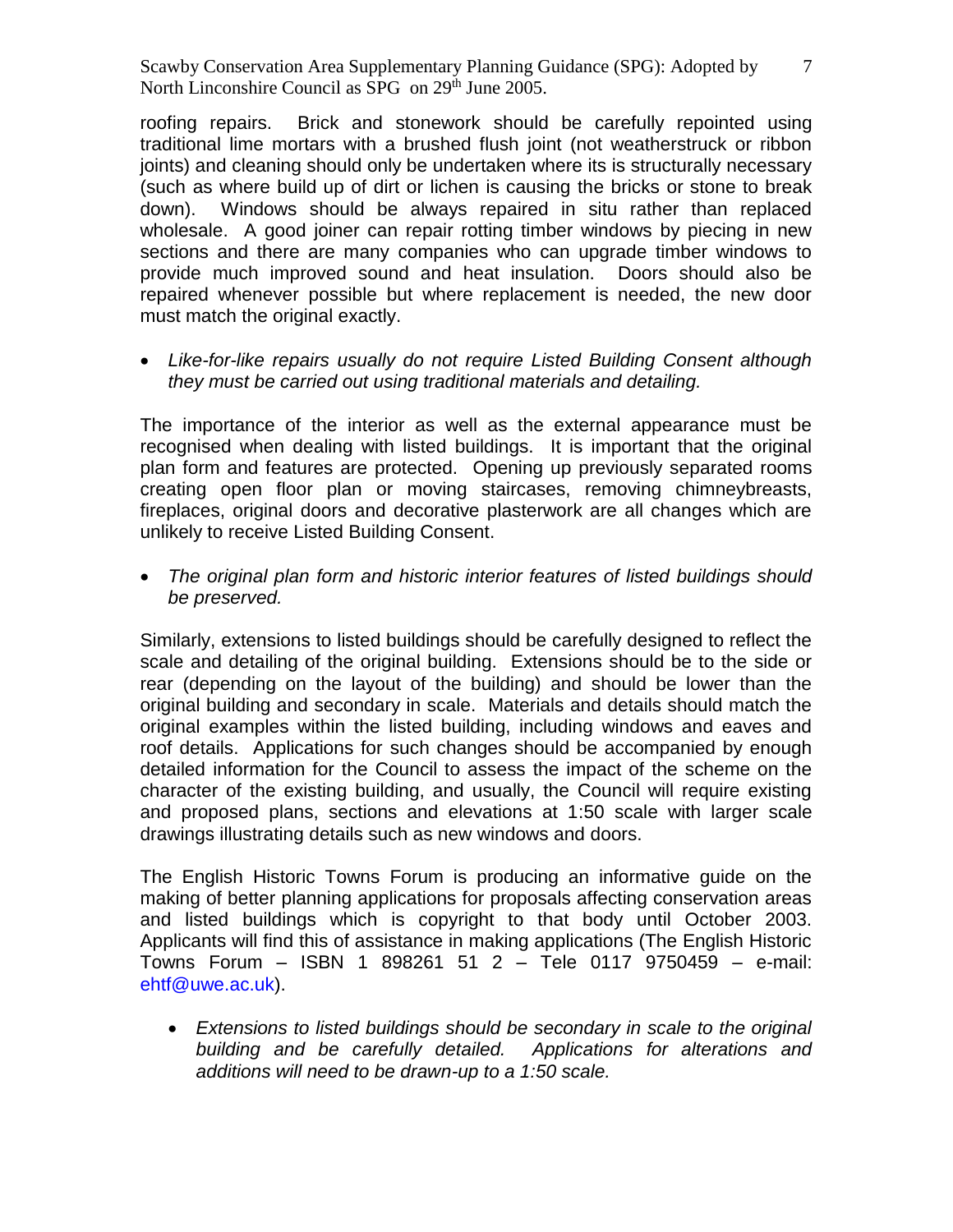Alterations which require Listed Building Consent are currently nil rated for VAT but repairs to listed buildings are assessed at the usual VAT rate of 17.5%. Owners should contact the Customs and Excise Office in for for further details and a leaflet.

#### **2.3 Buildings of Townscape Merit.**

Conservation Area Consent is required for full or substantial demolition of most buildings within the conservation area. In accordance with the Government guidance there will be a presumption in favour of retaining buildings that make a positive contribution to the character or appearance of the conservation area.

As part of this study those buildings that make such a contribution, but have not been included in the national statutory list of building of architectural or historic interest, have been identified and are shown on the maps as Buildings of Townscape Merit.

These buildings are considered to be of local importance and contribute positively to the character of the conservation. The demolition of such buildings will erode and dilute the existing character of the Conservation Area and adversely affect its appearance. Additionally, because these buildings are an important part of the character of the conservation area, special attention needs to be paid to applications to alter and extend these properties.

 *North Lincolnshire Council will resist applications to demolish all or a substantial part of any building identified within this appraisal as a "Building of Townscape Merit". Additionally, alterations and extensions to these buildings will have to be particularly sensitively designed and take into account their historic and architectural interest and the retention of all existing architectural features.*

#### **2.5 Other buildings – Neutral buildings and negative buildings in their present form.**

Neutral buildings are older buildings, which have been altered or modern buildings the design of which is considered to be reasonably in keeping with the surrounding area.

Negative buildings are buildings, which, *in their present form*, conflict with the traditional character of the Conservation Area as identified in the character appraisal document for it. Whilst these buildings do not contribute as much to the area character as buildings of townscape merit they can be renovated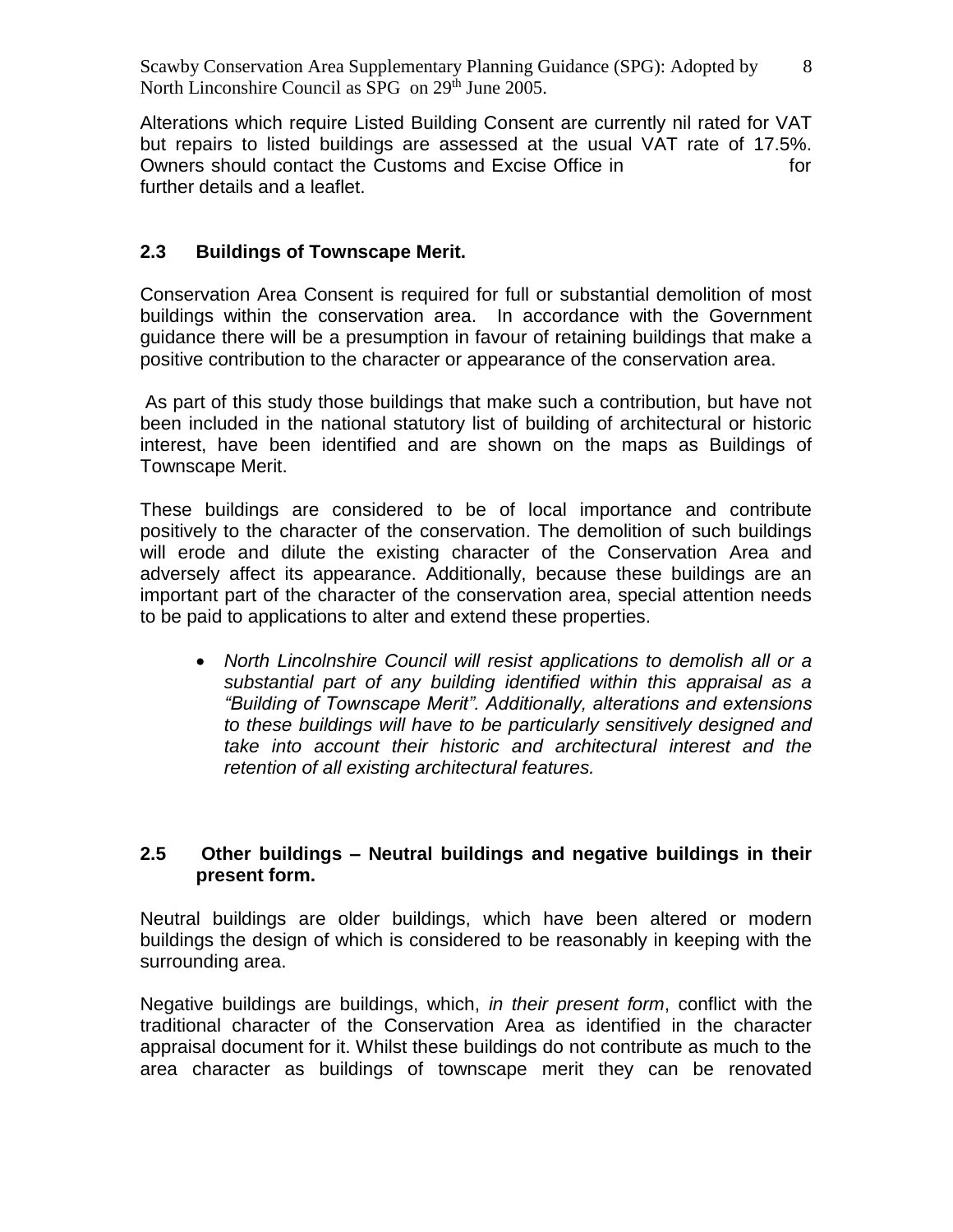sympathetically incorporating traditional designs and materials appropriate to the conservation area.

- *Alterations to neutral buildings and negative buildings shall incorporate traditional materials and designs that are associated with the key buildings in the conservation area (listed buildings and buildings of townscape merit.)*
- *Demolition of these buildings would only be considered replaced with a quality building that has been specifically designed to preserve and enhance the character of the conservation area.*

## **2.5 New Development**

Policies for new development in conservation areas in the whole of North Lincolnshire are included in the Local Plan in the chapter on the Historic Environment (policies HE2, HE3 and HE4) Additionally; the same Plan includes Supplementary Planning Guidance that provides detailed advice on house extensions that are of use in relation to Scawby.

As stated above the nature of the open character and rural nature of Scawby village presents limited opportunities for new development. In order to control the size of Scawby and prevent development encroaching on the surrounding agricultural land a development area for Scawby is identified in the Local Plan. Recent developments in Scawby mean that nearly all the land within the Conservation Area boundary has been built on. A few opportunities remain and there may be instances where the redevelopment of an existing site may be proposed. In assessing the merits of a proposed building consideration needs to be given the impact on proposals on the existing appearance and character of the conservation area.

#### **Design.**

The principal aim of new development should be to retain the small scale and landscape nature of the village. New development should therefore reflect the scale and materials and spacious setting of adjoining property.

New buildings in the Scawby Conservation Area should be of the highest architectural quality and their height, bulk, scale, materials, and relationship to the landscape should be match or reflect adjoining properties. This does not mean slavish imitation of the existing historic buildings, but good quality design that preserves or enhances the character and appearance of Scawby.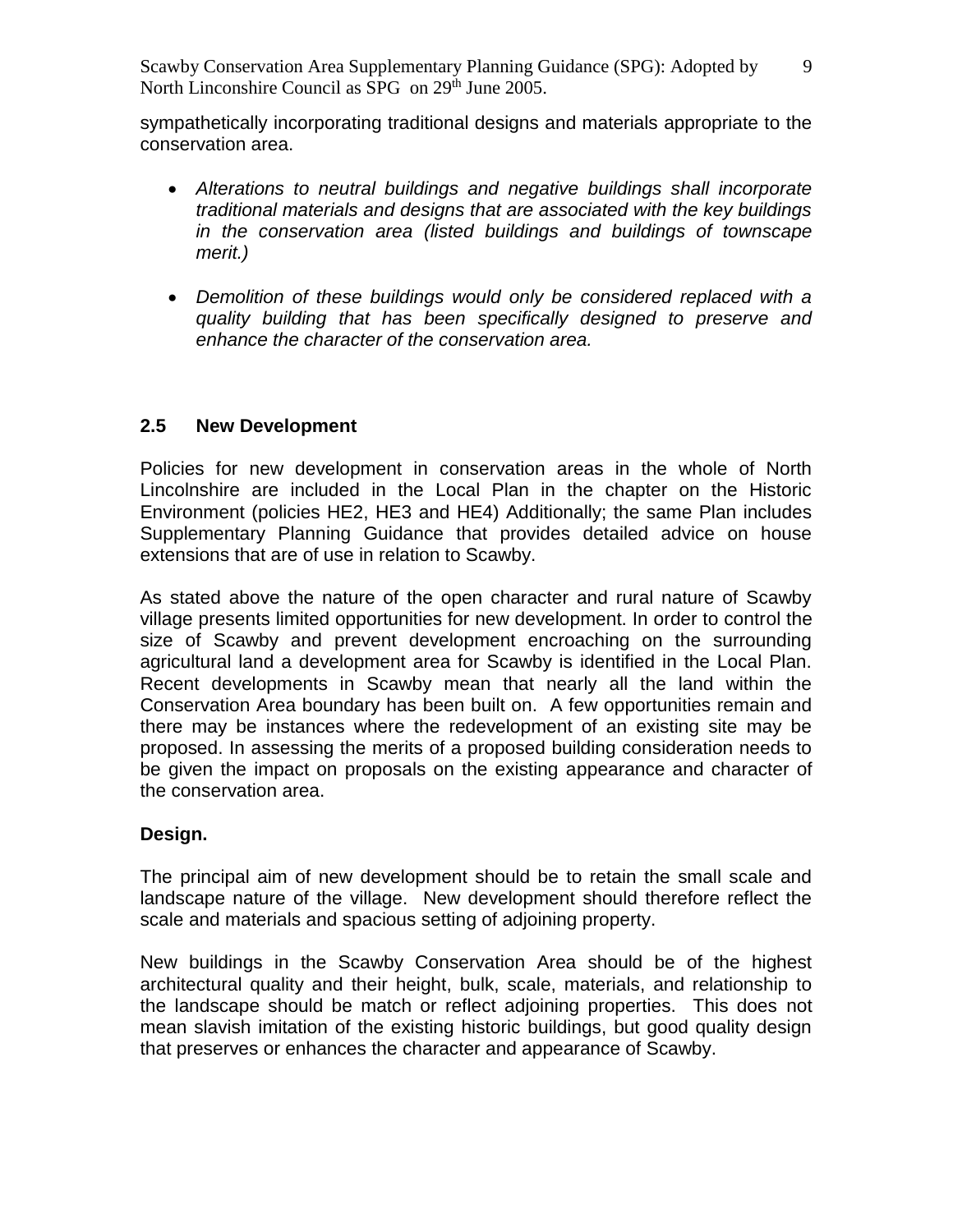- *All new development should therefore reflect the scale and materials of adjoining property. The form of any new building, including its height, relationship to the street, and any rear extensions, should be sympathetic to the surrounding buildings.*
- *The addition of chimneystacks in some locations may be required, to ensure compatibility with adjoining properties. A number of sites have been identified which would benefit from the reintroduction of the historic building line to enclose the street.*

## **Materials.**

Materials for new development in Scawby will usually be chosen to match existing buildings in the area, so local limestone would be the most appropriate material although a red or brown brick may be appropriate. Roofs should be covered in Lincolnshire clay pantiles or natural slate. Windows should be made from timber and be traditionally detailed vertical sliding sashes or horizontally sliding sashes or casements. Top hung false sashes or plastic windows are not suitable. All external timber should be painted not stained.

 *Traditional materials and details should be specified for new development in Scawby.* 

## **2.6 Protection of open space and views.**

The village green, the churchyard, the small fields in the centre and the playing fields all provide important amenity and recreational space for the village. These areas are identified as "Public open amenity space" or "Recreational space" and are protected by policies LC11 and R1 in the North Lincolnshire Local Plan.

 *The Council will protect areas identified as having amenity importance or recreational space from development that will adversely affect their open character, visual amenity, wildlife value or recreational use.*

The appraisal identified important vistas and landmarks within Scawby that are shown on the townscape analysis map.

 *The Council will protect existing views in Scawby most notably views to the Church tower, almshouses and across the open fields in the centre of the village. New development should respect existing vistas and landmarks.*

Private gardens have a significant role to play in the character of this conservation area. In order to retain the rural nature and landscape setting of the buildings, gardens should be kept free of development.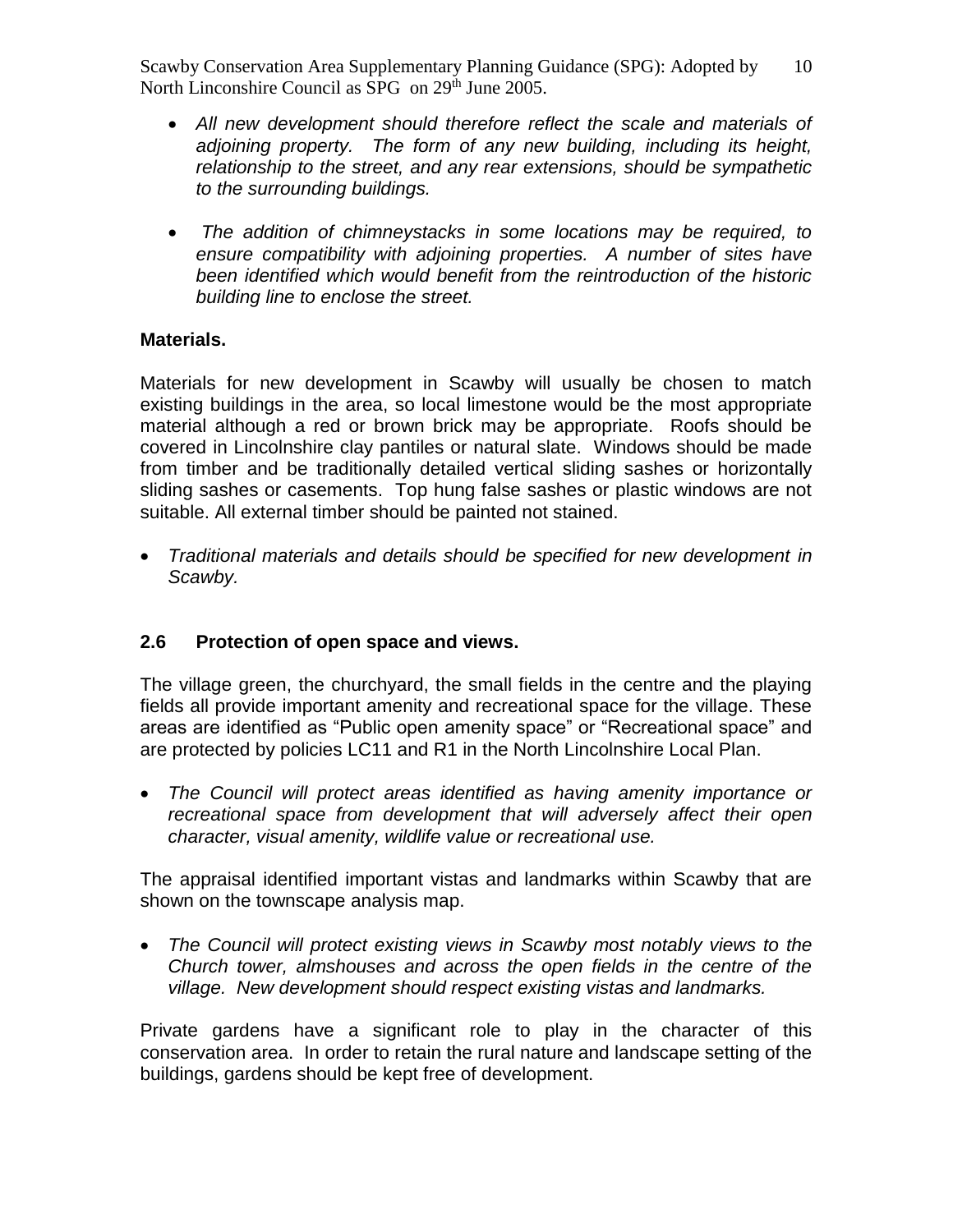*There will be a presumption against development within gardens unless it can be demonstrated that there would be no significant detrimental effect on the amenity and quality of the local environment.*

## **2.7 Trees**

The trees in Scawby play an important part in the character and appearance of the conservation area and designation gives the Council added powers to control what happens to them*.* 

 *If you wish to lop, top, uproot or fell a tree in the conservation area which is not already covered by a Tree Preservation Order (TPO) you must give the Council 6 weeks written notice before carrying out the work; trees have legal protection equivalent to a TPO for that period, and the Council may make an Order if it is considered appropriate. Proposals to prune a tree should clarify what is envisaged and the extent of the work. The removal of dead wood with secateurs or hand shears does not require consent.*

Trees which, whilst remaining healthy, have reached a stage in their development where the crown spread begins to get smaller, are now generally regarded as "veteran''. Such trees may not necessarily be particularly old, but the onset of old age has been brought about by the tree's response to the surrounding environmental conditions (soil, air water and nutrient availability). They may therefore exhibit increasing die-back of branches, bark and trunk and may contain significant amounts of dead wood. Whilst the removal of dead wood will not generally require consent from the Council, the treatment in older trees requires careful consideration, and the Council can provide free advice. The Council is also currently producing Supplementary Planning Guidance on "Trees and development", and is looking to a long term tree strategy which will involve new planting and additional Tree Preservation Orders.

 *The Council will seek to promote the dissemination and use of best practice techniques for the proper management of veteran trees.*

## **2.8 How residents can help.**

The character of the Scawby Conservation Area comes not only from the physical appearance of the town but also from the community who live and work in the area. The retention and enhancement of the character and appearance of Scawby can therefore only be achieved by the residents and the Council working together.

An owner is responsible for the continued maintenance of their property and garden, and regular repair with traditional materials can help to retain the quality of the townscape. Local residents and amenity groups can also help by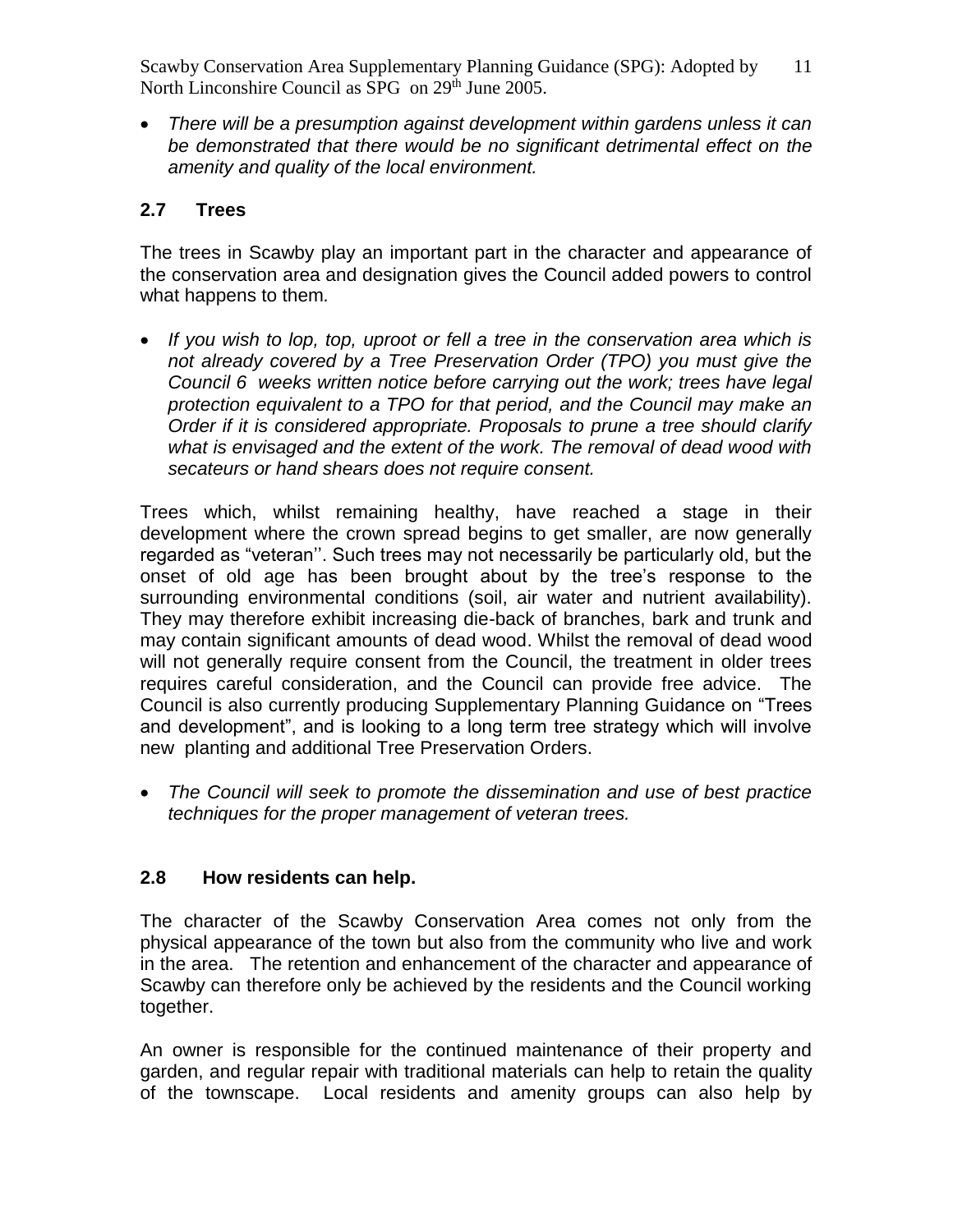recording the local history and features of the area, and by passing on information about good local builders and suppliers of traditional materials and skills.

If you are considering undertaking any repairs or alterations to your property or land, the best approach is always to contact the Environment Team at North Lincolnshire Council for free advice before starting work.

#### **For specific information about the Scawby Conservation Area, please contact:**

Edward Rychlak, Environment and Public Protection Department, North Lincolnshire Council, Church Square House, P O Box 42, Scunthorpe, North Lincolnshire DN15 6XQ (tel: 01726 297396)

**For further information relating to listed buildings and conservation areas, contact:**

English Heritage, 23 Savile Row, London W1X 1AB. General telephone inquiries: 020 7973 3000 Customer Services 020 7973 4916.

#### **For detailed advice on repairing and restoring Georgian houses, contact:**

The Georgian Group, 6 Fitzroy Square, London W1P 6DY. Telephone: 020 7377 1644

#### **For "Care for Victorian Houses" leaflet, contact:**

The Victorian Society, 1 Priory Gardens, Bedford Park, London W4 1TT Telephone: 020 8994 1019